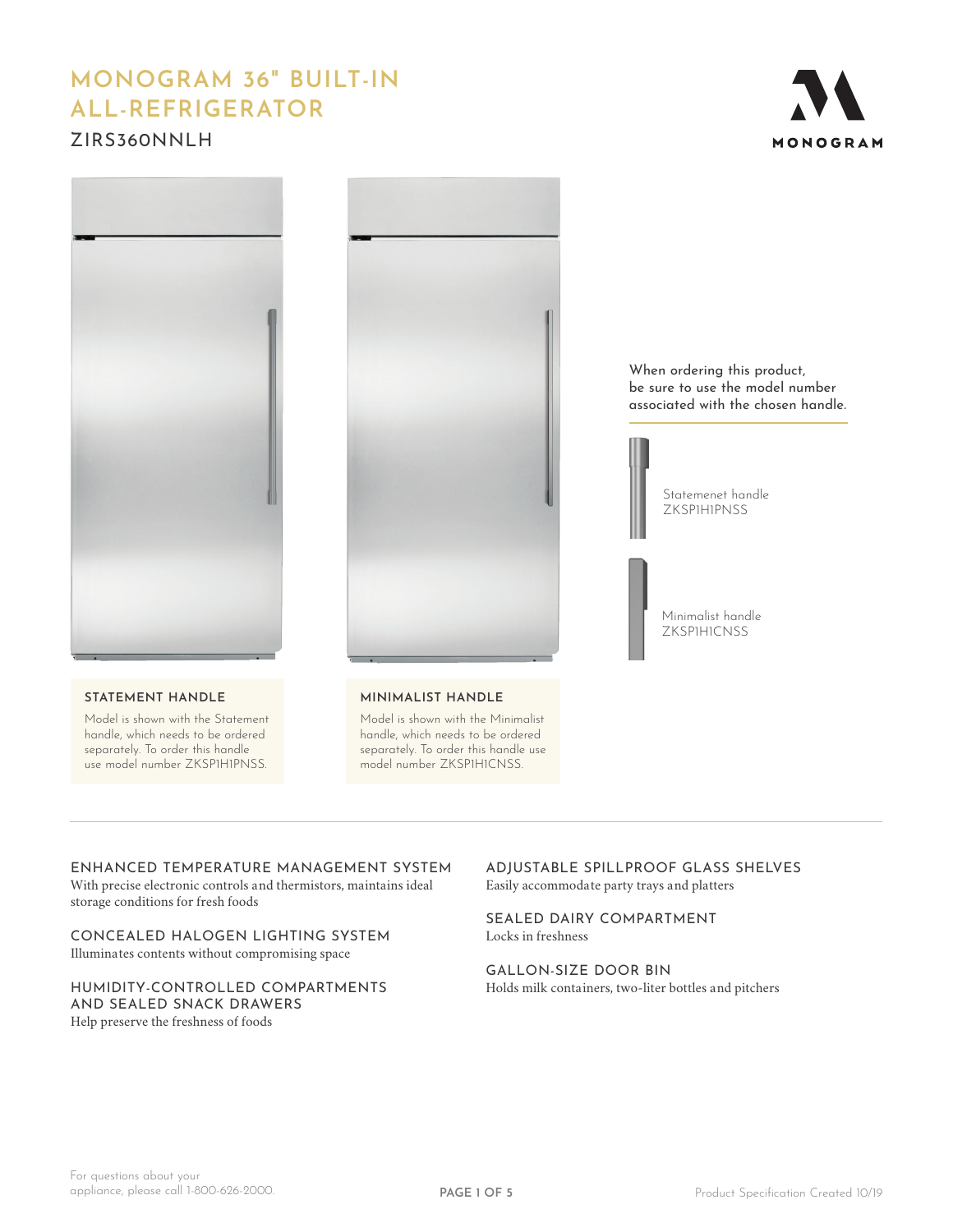



#### **SPECIFICATIONS**

| Overall Width         | 36" (91.4 cm)                                        |
|-----------------------|------------------------------------------------------|
| Overall Height        | 84" (213.4 cm)                                       |
| Overall Depth         | 25 15/16" (65.9 cm)                                  |
| Door Clearance        | 36 1/2" (92.7 cm)                                    |
| Cutout Width          | 35 1/2" (90.2 cm)                                    |
| Cutout Height         | 83 1/2" - 84 1/2" (212.1 -<br>$214.6$ cm)            |
| Cutout Depth          | $24"$ (61 cm)                                        |
| Plumbing Requirements | $1/4"$ OD copper<br>tubing or GE<br>SmartConnect kit |
| Shipping Weight       | 569 lb (258 kg)                                      |
|                       |                                                      |

### **ATTENTION ELECTRICIAN:**

A 115 volt 60Hz., 15 or 20 amp power supply is required. An individual properly grounded branch circuit or circuit breaker is recommended. Install a properly grounded 3-prong electrical receptacle recessed into the back wall.

#### **OVERALL DIMENSIONS**



\* Shipping height. Use leveling legs and wheels for maximum<br>1" height adjustment from shipping height.



\*\* These refrigerators are equipped with a 3 position door stop. The factory<br>set 115° door swing can be adjusted to 90° if clearances to adjacent cabinets<br>or walls is restricted. Allow full 130° door swings for pan removal

Dimensions in parentheses are in centimeters unless otherwise noted. Actual product dimensions may vary due to manufacturing tolerances.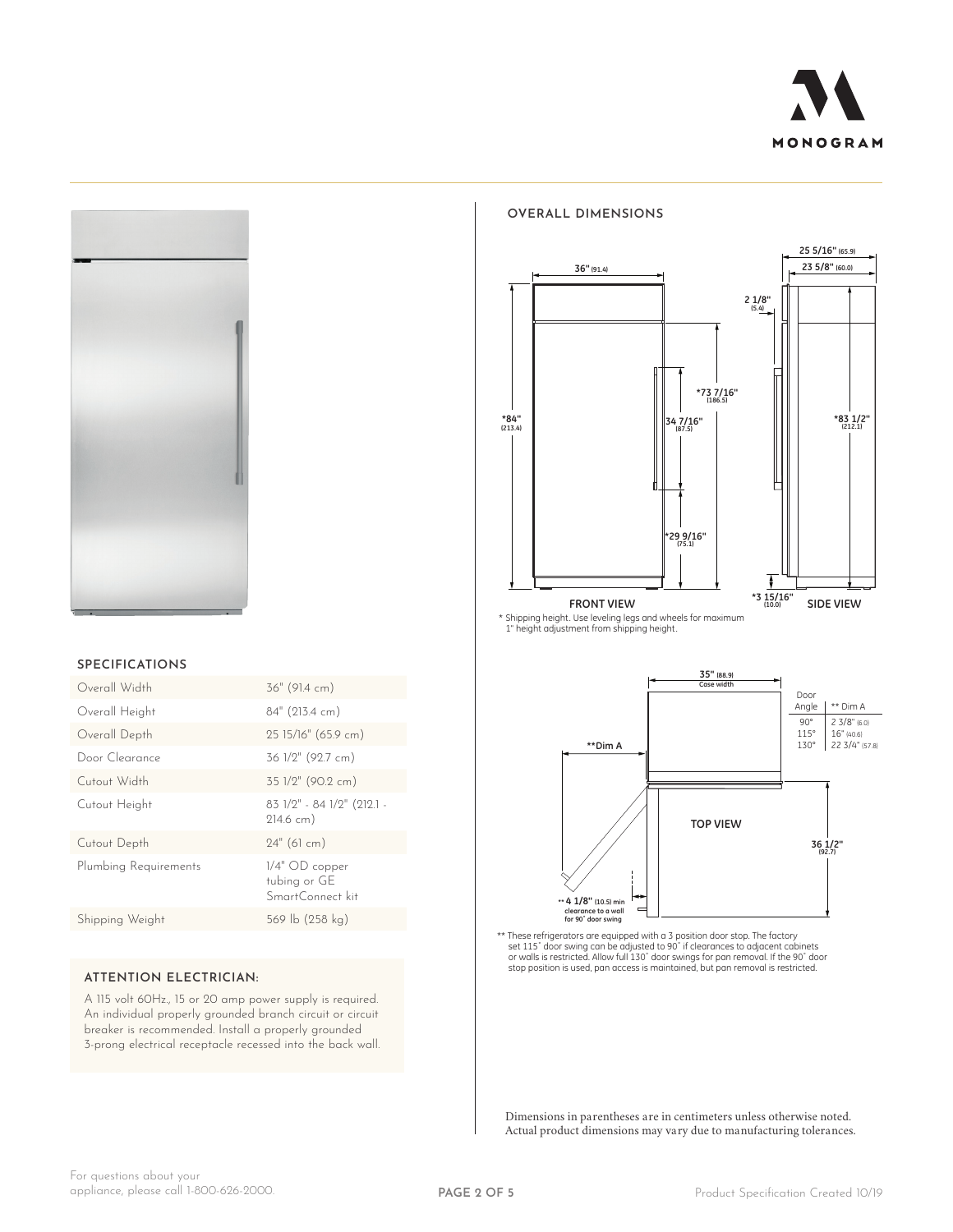

#### **STANDARD INSTALLATION**



**ANTI-TIP BRACKET**



# **STANDARD INSTALLATION**

### **HELPFUL TIPS**

A Mounting the junction box in this location will also allow for front accessibility through access panel.

B Water supply area.

**IN** WARNING: The refrigerator is top heavy and must be secured to prevent the possibility of tipping forward. Failure to do so may result in death or serious injury.

The information below is for cabinet design only. When installing the anti-tip system you must use the product installation instructions.

The information below applies to all installation constructions:

**3 1/2" (8.9) 3 1/2" (8.9)**

- A wall bracket, bolts and toggles will be supplied with the unit.
- The bolts will be used to attach bracket to wall in 4 locations. Two of the locations must penetrate the center of the wall studs.
- The toggles are used for stability in drywall and when metal studs are encountered. Lag bolts are used in wood studs.
- In installation opening, measure 81" from floor and draw a horizontal line.
- Locate and mark the wall studs on horizontal line. Verify at least two studs have their centerlines within the center 32 1/2" of installation opening to ensure 2 wall studs are penetrated.
- The bracket will be centered left to right in opening with bottom of bracket on the horizontal line.
- When unit is placed in opening, the bracket tabs will align with openings in back of the unit. The unit will be secured to the bracket using supplied "L" bolts.

See Installation Instructions for detailed instructions.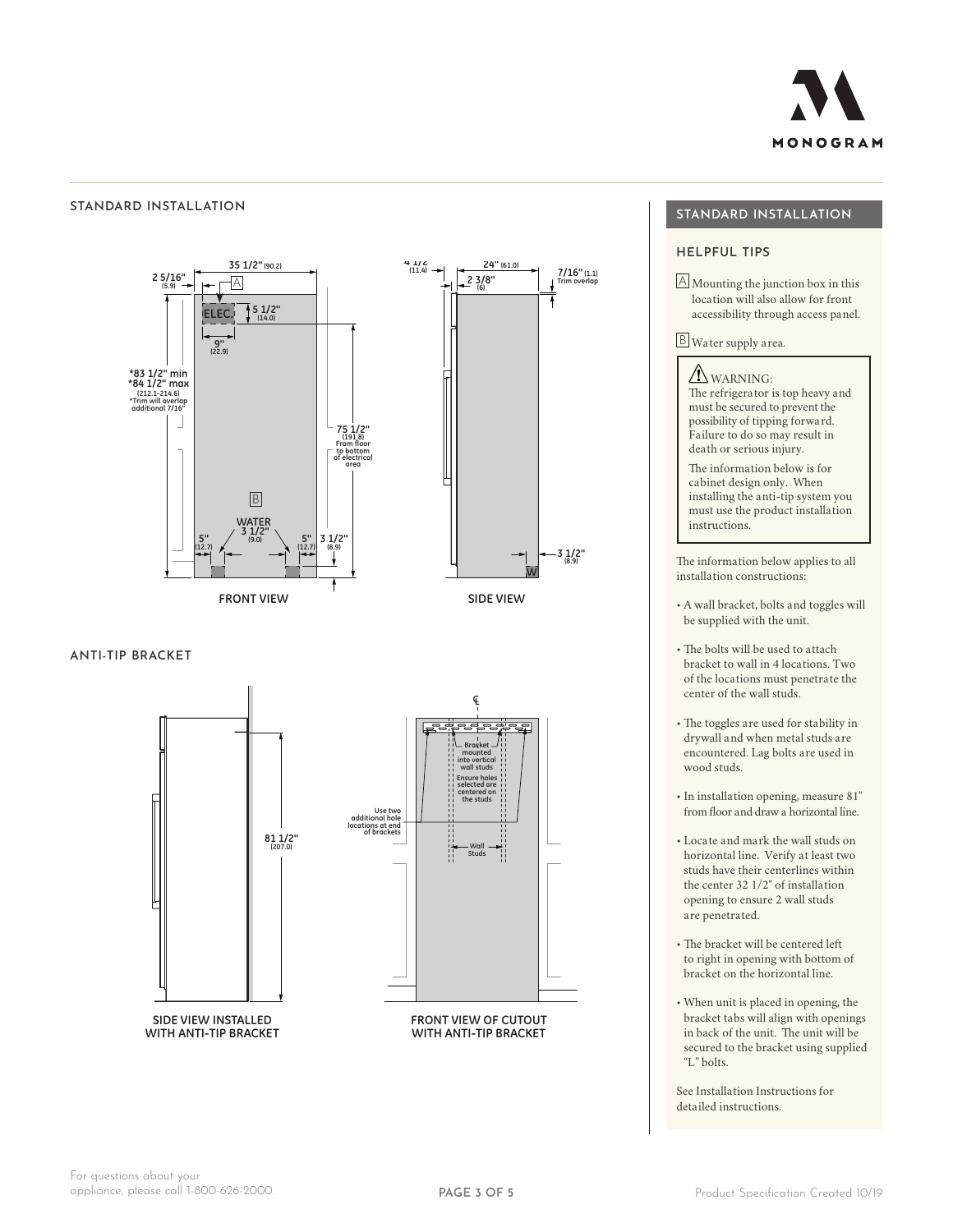

#### **CUSTOM SIDE PANELS**



 $Z$ if360 $N$  $Z$ iraf360n $Z$ iraf360 $N$ a $Z$ iraf360 $N$ 

# **STANDARD INSTALLATION**

# **HELPFUL TIPS**

 $\overline{\mathbb{F}}$  Side panels must be used whenever the sides of the refrigerator will be exposed. A 1/4" side panel will slip into the side case trim. Secure the panels to the refrigerator with stick-on hook and loop fastener strips. Order the side panels from the cabinet manufacturer.